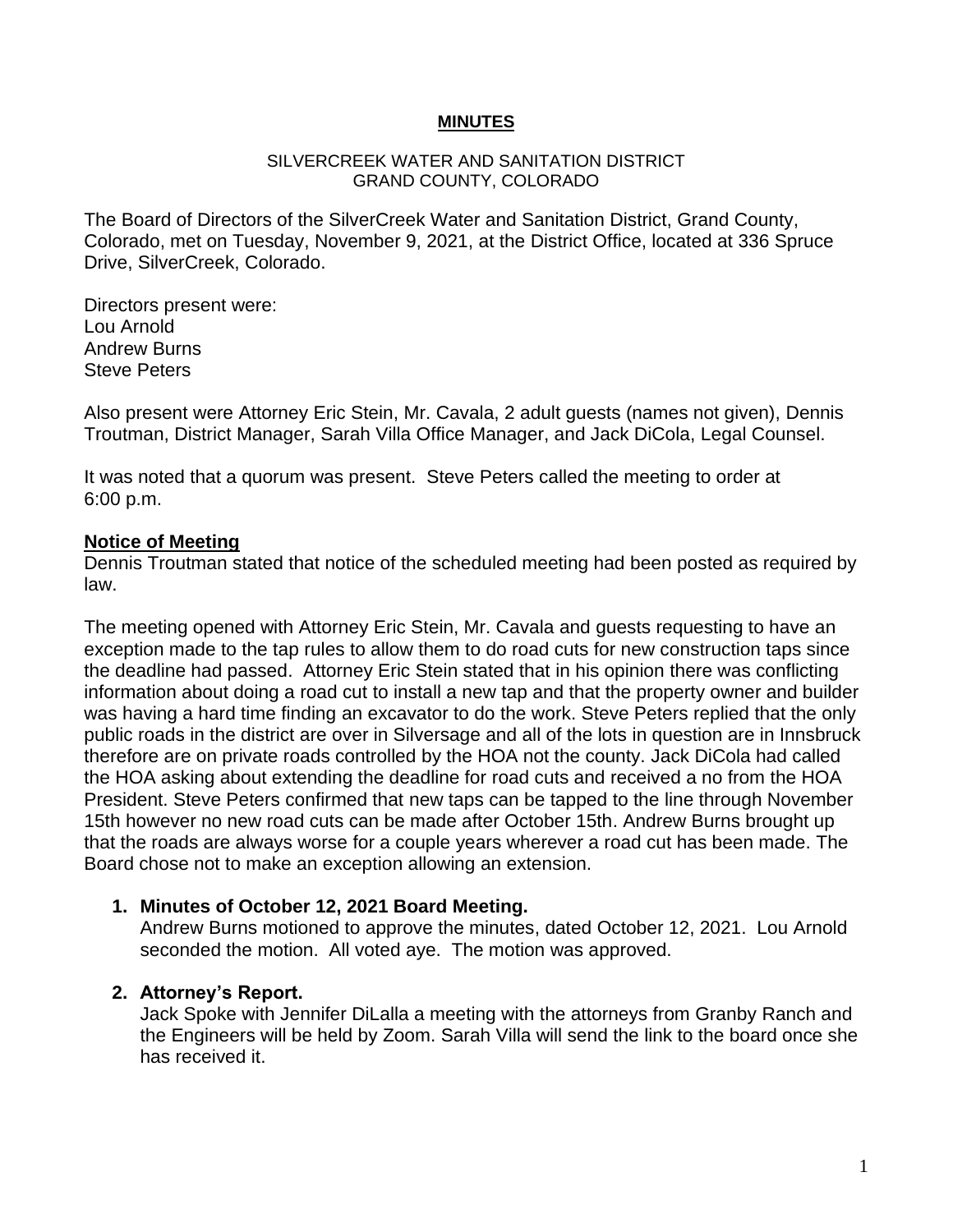### **3. Operator's Report October 2021.**

Dennis Troutman reviewed the Operator's Report for October 2021.

### **4. Manager's Report.**

The truck is done and ready to pick up at MasterCraft

Dennis did transfer the money to bring the balance of the Checking account to \$200,000

After the tools and desired boxes are transferred from the old truck to the new truck we will be selling the old truck either with an ad in the Sky Hi News or on the Facebook yard sale site after the January 2022 meeting.

## **5. Revision of Construction Standards and Supplementary Materials**

The last time the construction standards and supplementary materials were updated was in 2009. Steve Peters motioned for the Board to table this for now but to revisit and start the revision process in January 2022. Andrew Burns seconded the motion. All voted aye.

### **6. Manager Contract 2022**

The Managers Contract for 2022 was reviewed by the board. Lou Arnold Motioned to accept the contract. Andrew Burns seconded the motion. All voted aye. The 2022 managers contract was accepted and signed.

#### **7. 2022 Budget**

At 6:30 pm Andrew Burns motioned to open the meeting up to the public for the budget hearing and the rate hearing. Steve Peters seconded the motion. All voted aye. The public hearing was opened. It was noted that there were no constituents present.

Steve Peters motioned to approve Resolution 2021-11-09-1 to adopt the 2021 budget. Andrew Burns seconded the motion. All voted aye. The resolution was passed. Andrew Burns motioned to approve Resolution 2021-11-09-2 to appropriate sums of money for 2022. Lou Arnold seconded the motion. All voted aye. The resolution passed. Andrew Burns motioned to approve Resolution 2021-11-09-3 to set the mill levy for 2022. Steve Peters seconded the motion. All voted aye. The resolution passed.

At 6:35 pm Steve Peters motioned to close the public hearing. Lou Arnold seconded the motion. All voted aye. The motion passed the public hearing was closed.

#### **8. Financial Statements Dated September 30, 2021.**

Steve Peters reviewed the September 30, 2021 financials with the Board.

Lou Arnold motioned to approve checks 12157 through and including check 12191, for the month ending October 31, 2021. Andrew Burns seconded the motion. All voted aye. The motion was approved.